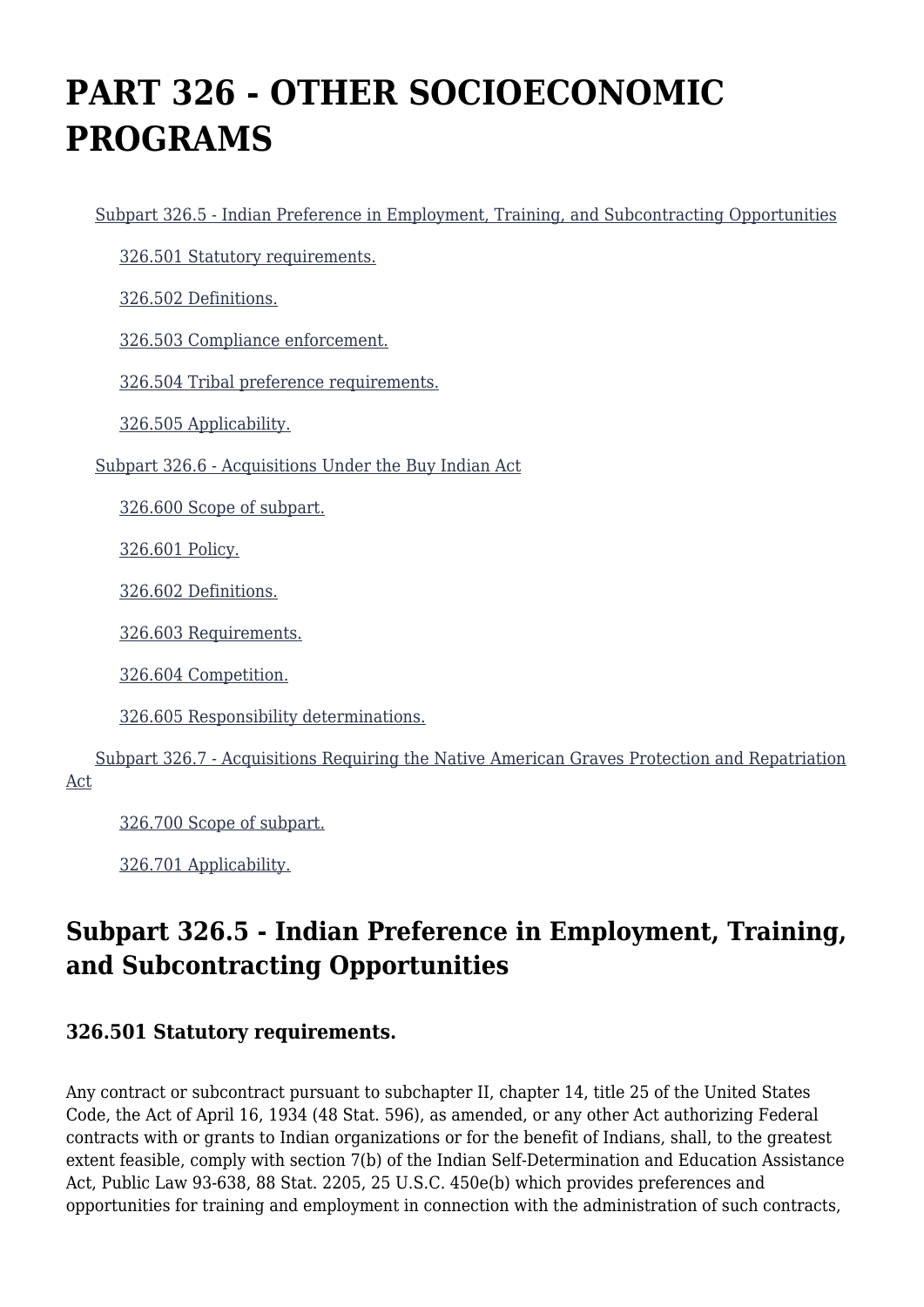and preference in the award of subcontracts in connection with the administration of such contracts to Indian organizations and to Indian-owned economic enterprises as defined in section 1452 of title 25, United States Code.

# **326.502 Definitions.**

For purposes of this subpart, the following definitions shall apply:

(a) *Indian* means a person who is a member of an Indian tribe. If the contractor has reason to doubt that a person seeking employment preference is an Indian, the contractor shall grant the preference but shall require the individual provide evidence within 30 days from the tribe concerned that the person is a member of the tribe.

(b) *Indian tribe* means an Indian tribe, pueblo, band, nation, or other organized group or community, including any Alaska Native Village or regional or village corporation as defined in or established pursuant to the Alaska Native Claims Settlement Act (85 Stat. 688, 43 U.S.C. 1601), which the United States recognizes as eligible for special programs and services because of its status as Indian.

(c) *Indian organization* means the governing body of any Indian tribe, or entity established or recognized by such governing body, in accordance with the Indian Financing Act of 1974 (88 Stat. 77, 25 U.S.C. 1451).

(d) *Indian-owned economic enterprise* means any Indian-owned commercial, industrial, or business activity established or organized for the purpose of profit, provided that such Indian ownership shall constitute not less than 51 percent of the enterprise, and the ownership shall encompass active operation and control of the enterprise.

(e) *Indian reservation* includes Indian reservations, public domain Indian allotments, former Indian reservations in Oklahoma, and land held by incorporated Native groups, regional corporations, and village corporations under the provisions of the Alaska Native Claims Settlement Act (85 Stat. 688, 43 U.S.C. 1601 *et seq.*).

(f) *On or near an Indian reservation* means on a reservation or reservations or within that area surrounding an Indian reservation(s) where a person seeking employment could reasonably commute to and from in the course of a work day.

# **326.503 Compliance enforcement.**

The contracting officer shall promptly investigate and resolve written complaints of noncompliance with the requirements of the clauses at 352.226-1, Indian Preference and 352.226-2, Indian Preference Program filed with the contracting activity.

# **326.504 Tribal preference requirements.**

(a) When the contractor will perform work under a contract on an Indian reservation, the contracting officer may supplement the clause at 352.226-2, Indian Preference Program by adding specific Indian preference requirements of the tribe on whose reservation the contractor will work.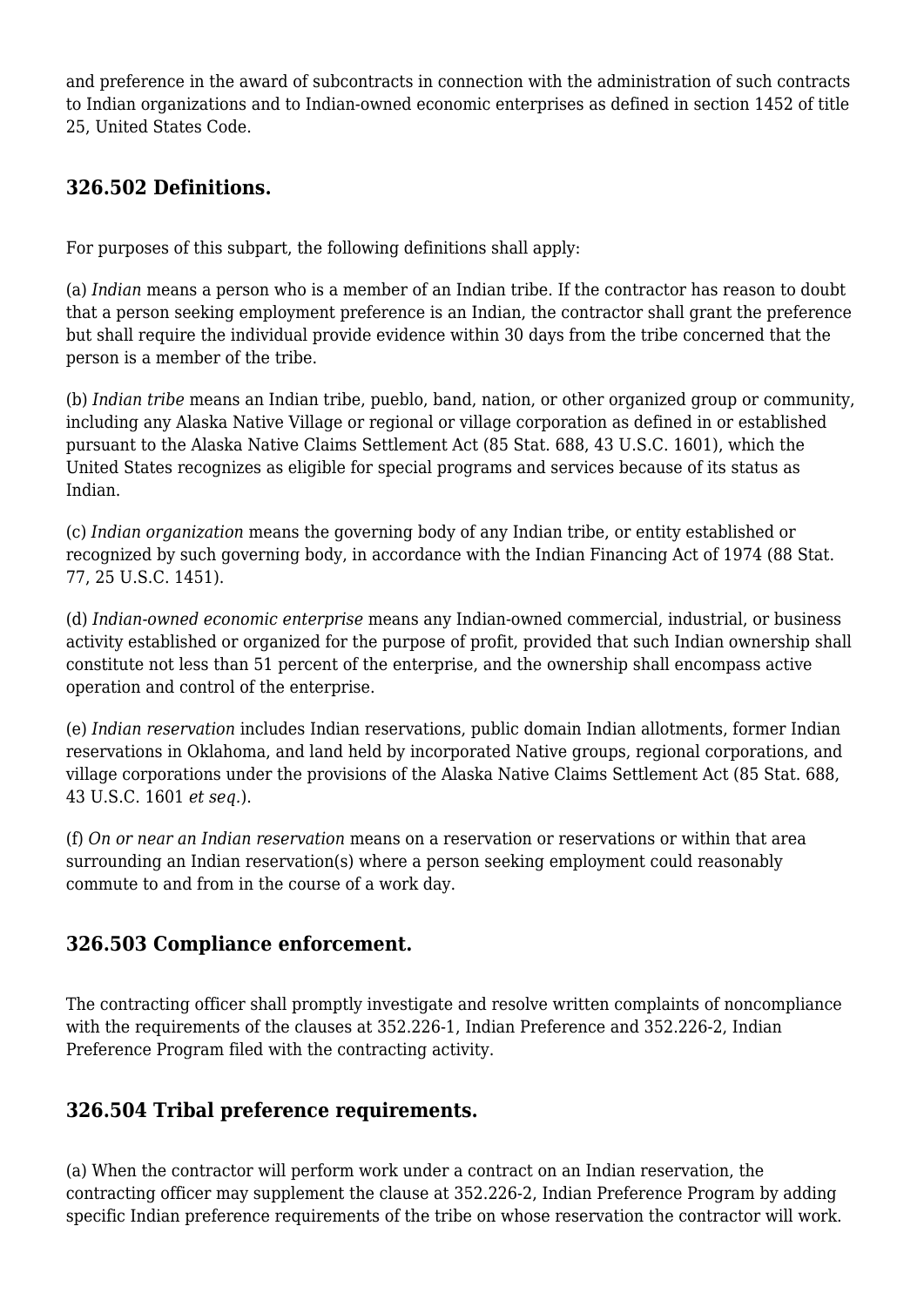The contracting activity and the tribe shall jointly develop supplemental requirements for the contract. Supplemental preference requirements shall represent a further implementation of the requirements of section 7(b) of Public Law 93-638 and require the approval of the affected program director and the appropriate legal office, or a regional attorney, before the contracting officer adds them to a solicitation and resultant contract. Any supplemental preference requirements the contracting officer adds to the clause at 352.226-2, Indian Preference Program shall also clearly identify in the solicitation the additional requirements.

(b) Nothing in this part shall preclude tribes from independently developing and enforcing their own tribal preference requirements. Such independently-developed tribal preference requirements shall not, except as provided in paragraph (a) of this section, become a requirement in contracts covered under this subpart, and shall not conflict with any Federal statutory or regulatory requirement concerning the award and administration of contracts.

# **326.505 Applicability.**

The contracting officer shall insert the clause at 352.226-1, Indian Preference, and the clause at 352.226-2, Indian Preference Program, in contracts to implement section 7(b) of Public Law 93-638 for all Department of Health and Human Services (HHS) activities. Contracting activities shall use the clauses as follows, except for those exempted solicitations and contracts issued and or awarded pursuant to Title I of Public Law 93-638 (25 U.S.C. 450 *et seq.*):

(a) The contracting officer shall insert the clause at 352.226-1, Indian Preference, in solicitations, contracts, and orders when -

(1) The award is (or will be) pursuant to an act specifically authorizing such awards with Indian organizations; or

(2) The work is specifically for the benefit of Indians and is in addition to any incidental benefits which might otherwise accrue to the general public.

(b) The contracting officer shall insert the clause at 352.226-2, Indian Preference Program, in solicitations, contracts, and orders when -

(1) The dollar amount of the acquisition is expected to equal or exceed \$650,000 for nonconstruction work or \$1.5 million for construction work;

(2) The solicitation, contract, or order includes the Indian Preference clause; and

(3) The contracting officer makes the determination, prior to solicitation, that performance will take place in whole or in substantial part on or near an Indian reservation(s). In addition, the contracting officer may insert the Indian Preference Program clause in solicitations, contracts, and orders below the \$650,000 or \$1.5 million level for non-construction or construction contracts, respectively, but which meet the requirements of paragraphs (b)(2) and (3) of this section, and in the opinion of the contracting officer, offer substantial opportunities for Indian employment, training, and subcontracting.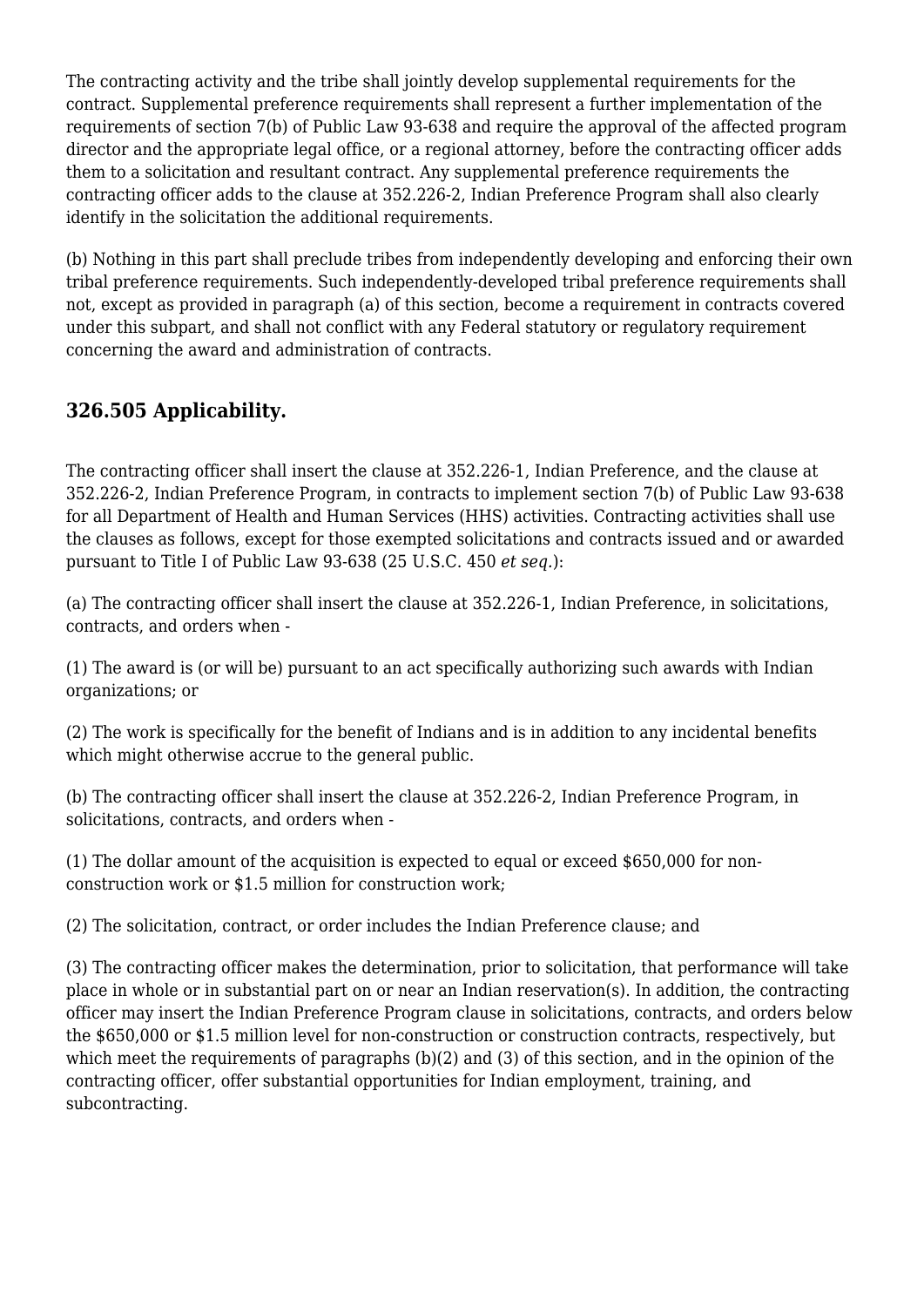# **Subpart 326.6 - Acquisitions Under the Buy Indian Act**

#### **326.600 Scope of subpart.**

This subpart sets forth the policy on preferential acquisition from Indians under the negotiation authority of the Buy Indian Act. This subpart applies only to acquisitions made by or on behalf of Indian Health Service (IHS).

#### **326.601 Policy.**

(a) IHS shall utilize the negotiation authority of the Buy Indian Act to give preference to Indians whenever authorized and practicable. The Buy Indian Act, 25 U.S.C. 47, prescribes the application of the advertising requirements of 41 U.S.C. 6101 to the acquisition of Indian supplies. As specified in 25 U.S.C. 47, the Buy Indian Act provides that, so far as practicable, the Government shall employ Indian labor and, at the discretion of the Secretary of the Interior, purchase products of Indian industry (including, but not limited to printing, notwithstanding any other law) from the open market.

(b) Due to the transfer of authority from the Department of the Interior to HHS, the Secretary of HHS may use the Buy Indian Act to acquire products of Indian industry in connection with the maintenance and operation of Indian hospital and health facilities, and for the overall conservation of Indian health. This authority is exclusively delegated to IHS and is not available for use by any other HHS component (unless that component makes an acquisition on behalf of IHS). However, the Buy Indian Act itself does not exempt IHS from meeting the statutorily mandated small business goals.

(c) Subsequent legislation, particularly Public Law 94-437 and Public Law 96-537, emphasize using the Buy Indian Act negotiation authority.

# **326.602 Definitions.**

(a) *Buy Indian contract* means any contract involving activities covered by the Buy Indian Act and negotiated under the provisions of 41 U.S.C. 3104 and 25 U.S.C. 47 between an Indian firm and a contracting officer representing IHS.

(b) *Indian* means a member of any tribe, pueblo, band, group, village, or community recognized by the Secretary of the Interior as being Indian or any individual or group of individuals recognized by the Secretary of the Interior or the Secretary of HHS. The Secretary of HHS in making determinations may take into account the determination of the tribe with which affiliation is claimed.

(c) *Indian firm* means a sole enterprise, partnership, corporation, or other type of business organization owned, controlled, and operated by:

(1) One or more Indians (including, for the purpose of sections 301 and 302 of Public Law 94-437, former or currently federally recognized Indian tribes in the State of New York); or

(2) By an Indian firm (as defined in paragraph (1) of this definition); or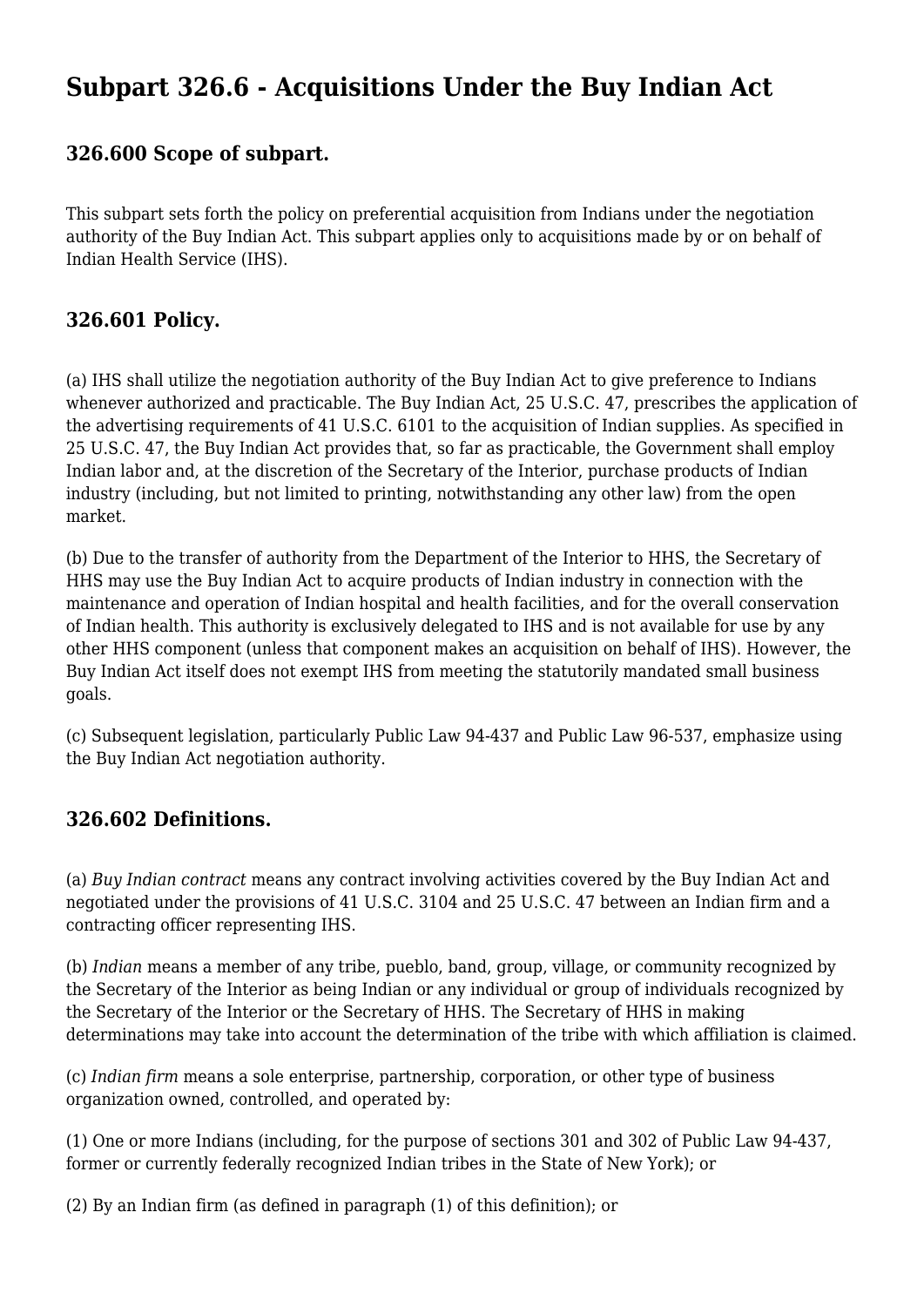(3) A nonprofit firm organized for the benefit of Indians and controlled by Indians (see 326.601(a)).

(d) *Product of Indian industry* means anything produced by Indians through either physical labor or intellectual effort involving the use and application of their skills. To classify as a product of Indian industry, the total cost of the item's production must equal or exceed 51 percent Indian effort.

# **326.603 Requirements.**

(a) *Indian ownership.* Indian ownership shall constitute at least 51 percent of an Indian firm during the period covered by a Buy Indian contract.

(b) *Joint ventures.* An Indian firm may enter into a joint venture with other entities for specific projects as long as the Indian firm is the managing partner. However, the contracting officer shall approve the joint venture prior to the award of a contract under the Buy Indian Act.

(c) *Bonds.* In the case of contracts for the construction, alteration, or repair of public buildings or public works, the Miller Act (40 U.S.C. 3131 *et seq.*) and Federal Acquisition Regulation (FAR) part 28 require performance and payment bonds. Bonds are not required in the case of contracts with Indian tribes or public nonprofit organizations serving as governmental instrumentalities of an Indian tribe. However, bonds are required when dealing with private business entities owned by an Indian tribe or members of an Indian tribe. The contracting officer may require bonds of private business entities that are joint ventures with, or subcontractors of, an Indian tribe or a public nonprofit organization serving as a governmental instrumentality of an Indian tribe. A bid guarantee or bid bond is required only when a performance or payment bond is required.

(d) *Indian preference in employment, training and subcontracting.* Contracts awarded under the Buy Indian Act are subject to the requirements of section 7(b) of the Indian Self-Determination and Education Assistance Act 25 U.S.C. 450e, which requires giving preference to Indians in employment, training, and subcontracting. The contracting officer shall include the Indian Preference clause specified at 326.505(a) in all Buy Indian solicitations and resultant contracts. The contracting officer shall use the Indian Preference Program clause specified at 326.505(b). The contracting officer shall follow all requirements specified in subpart 326.6 which apply to a Buy Indian acquisition (e.g., 326.604 and 326.605).

(e) *Subcontracting.* A contractor shall not subcontract more than 50 percent of the work under a prime contract awarded pursuant to the Buy Indian Act to non-Indian firms. For this purpose, contract work does not include the provision of materials, supplies, or equipment.

(f) *Wage rates.* The contracting officer shall include a determination of the minimum wage rates by the Secretary of Labor as required by the Davis-Bacon Act (40 U.S.C. 276a) in all contracts awarded under the Buy Indian Act for over \$2,000 for construction, alteration, or repair, including painting and decorating, of public buildings and public works, except contracts with Indian tribes or public nonprofit organizations serving as governmental instrumentalities of an Indian tribe.

The contracting officer shall include the wage rate determination in contracts with private business entities, even when owned by an Indian tribe or a member of an Indian tribe and in connection with joint ventures with, or subcontractors of, an Indian tribe or a public nonprofit organization serving as a governmental instrumentality of an Indian tribe.